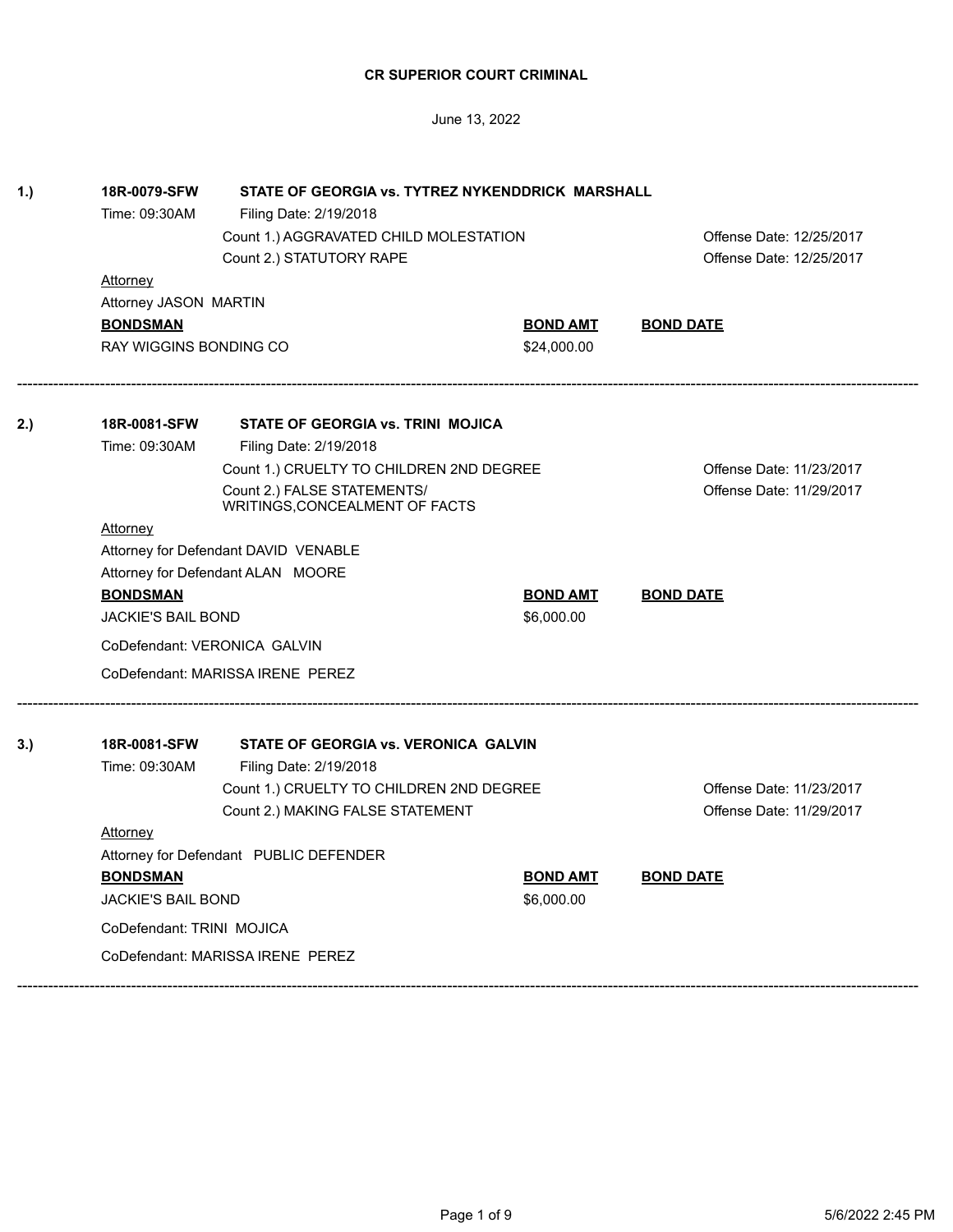June 13, 2022

| 18R-0128-SFW       | STATE OF GEORGIA vs. JAMES DONALD BURNAM                               |                 |                         |
|--------------------|------------------------------------------------------------------------|-----------------|-------------------------|
| Time: 09:30AM      | Filing Date: 2/19/2018                                                 |                 |                         |
|                    | Count 1.) POSSESSION OF METHAMPHETAMINE WITH<br><b>INTENT TO DISTR</b> |                 | Offense Date: 9/27/2017 |
|                    | Count 2.) FLEEING/ATTEMPTING ELUDE AN OFFICER<br><b>FOR FELONY</b>     |                 | Offense Date: 9/27/2017 |
|                    | Count 3.) DRIVING WHILE LICENSE SUSPENDED OR<br><b>REVOKED</b>         |                 | Offense Date: 9/27/2017 |
|                    | Count 4.) OBSTRUCTION OF OFFICERS-MISD                                 |                 | Offense Date: 9/27/2017 |
|                    | Count 5.) ABANDONMENT OF DANGEROUS<br>DRUGS, POISONS/CONTROL SUB       |                 | Offense Date: 9/27/2017 |
|                    | Count 6.) FAILURE TO USE CORRECT SIGNAL                                |                 | Offense Date: 9/27/2017 |
|                    | Count 7.) NO HELMET                                                    |                 | Offense Date: 9/27/2017 |
|                    | Count 8.) FAILURE TO STOP FOR STOP SIGN                                |                 | Offense Date: 9/27/2017 |
|                    | Count 9.) DRIVING ON WRONG SIDE OF ROAD                                |                 | Offense Date: 9/27/2017 |
|                    | Count 10.) WEAVING OVER ROADWAY                                        |                 | Offense Date: 9/27/2017 |
|                    | Count 11.) IMPROPER STOPPING ON ROADWAY                                |                 | Offense Date: 9/27/2017 |
| Attorney           |                                                                        |                 |                         |
|                    | Attorney for Defendant J. TRAVIS GRIFFIN                               |                 |                         |
| <b>BONDSMAN</b>    |                                                                        | <b>BOND AMT</b> | <b>BOND DATE</b>        |
| <b>GAIL BURNAM</b> |                                                                        | \$15,000.00     |                         |
| 19R-0808-SFW       | STATE OF GEORGIA vs. MARLON DEON JOHNSON                               |                 |                         |
| Time: 09:30AM      | Filing Date: 6/12/2019                                                 |                 |                         |
|                    | Count 1.) POSSESSION OF A SCHEDULE V<br>CONTROLLED SUBSTANCE           |                 | Offense Date: 1/9/2019  |
|                    | Count 2.) DRUGS NOT IN ORIGINAL CONTAINER -<br><b>MISDEMEANOR</b>      |                 | Offense Date: 1/9/2019  |
|                    | Count 3.) DRUGS NOT IN ORIGINAL CONTAINER -<br><b>MISDEMEANOR</b>      |                 | Offense Date: 1/9/2019  |
|                    | Count 4.) HEADLIGHT REQUIREMENTS                                       |                 | Offense Date: 1/9/2019  |
| Attorney           |                                                                        |                 |                         |
|                    | Attorney for Defendant PUBLIC DEFENDER                                 |                 |                         |
|                    |                                                                        |                 |                         |
| <b>BONDSMAN</b>    |                                                                        | <b>BOND AMT</b> | <b>BOND DATE</b>        |

HOLTON BONDING \$7,000.00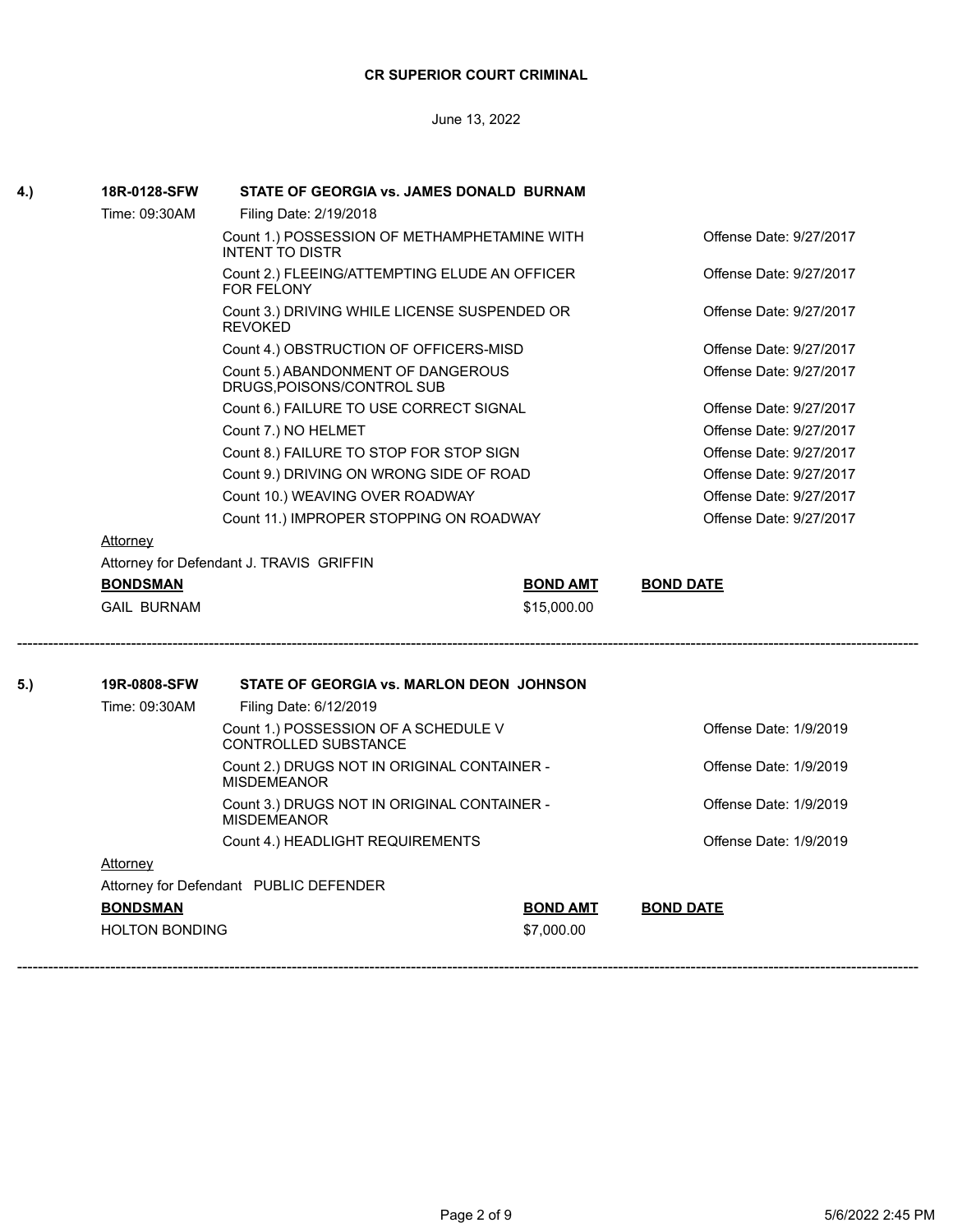June 13, 2022

| 6.) | 20R-1503-SFW  | STATE OF GEORGIA vs. CHRIS LEE FORDHAM                       |                         |
|-----|---------------|--------------------------------------------------------------|-------------------------|
|     | Time: 09:30AM | Filing Date: 12/1/2020                                       |                         |
|     |               | Count 1.) BURGLARY - 1ST DEGREE (FELONY)                     | Offense Date: 4/21/2020 |
|     |               | Count 2.) THEFT BY TAKING - MISDEMEANOR                      | Offense Date: 4/21/2020 |
|     |               | Count 3.) BURGLARY - 1ST DEGREE (FELONY)                     | Offense Date: 4/22/2020 |
|     |               | Count 4.) THEFT BY TAKING - MISDEMEANOR                      | Offense Date: 4/22/2020 |
|     |               | Count 5.) BURGLARY - 1ST DEGREE (FELONY)                     | Offense Date: 4/23/2020 |
|     |               | Count 6.) THEFT BY TAKING - MISDEMEANOR                      | Offense Date: 4/23/2020 |
|     |               | Count 7.) BURGLARY - 1ST DEGREE (FELONY)                     | Offense Date: 4/24/2020 |
|     |               | Count 8.) THEFT BY TAKING - MISDEMEANOR                      | Offense Date: 4/24/2020 |
|     |               | Count 9.) BURGLARY - 1ST DEGREE (FELONY)                     | Offense Date: 4/29/2020 |
|     |               | Count 10.) THEFT BY TAKING - MISDEMEANOR                     | Offense Date: 4/29/2020 |
|     |               | Count 11.) OBSTRUCTION OF OFFICERS-MISD                      | Offense Date: 5/5/2020  |
|     |               | Count 12.) CRIMINAL TRESPASS                                 | Offense Date: 4/29/2020 |
|     |               | Count 13.) CRUELTY TO CHILDREN IN THE FIRST<br><b>DEGREE</b> | Offense Date: 5/5/2020  |
|     |               | Count 14.) AGGRAVATED BATTERY                                | Offense Date: 5/5/2020  |
|     |               | Count 15.) AGGRAVATED ASSAULT                                | Offense Date: 5/5/2020  |
|     | Attorney      |                                                              |                         |
|     |               | Attorney for Defendant C KRATHER NELSON III                  |                         |

------------------------------------------------------------------------------------------------------------------------------------------------------------------------------

------------------------------------------------------------------------------------------------------------------------------------------------------------------------------

**7.) 20R-1521-SFW STATE OF GEORGIA vs. JUAN ANTONIO DEZHASIMON**

Time: 09:30AM Filing Date: 12/1/2020

Count 1.) AGGRAVATED ASSAULT **COUNTY COUNTY AND ACCOUNTY Offense Date: 10/4/2020** Count 2.) CRIMINAL ATTEMPT TO COMMIT RAPE **COMMIT COMMIT RAPE** Offense Date: 10/4/2020

**Attorney** 

Attorney PUBLIC DEFENDER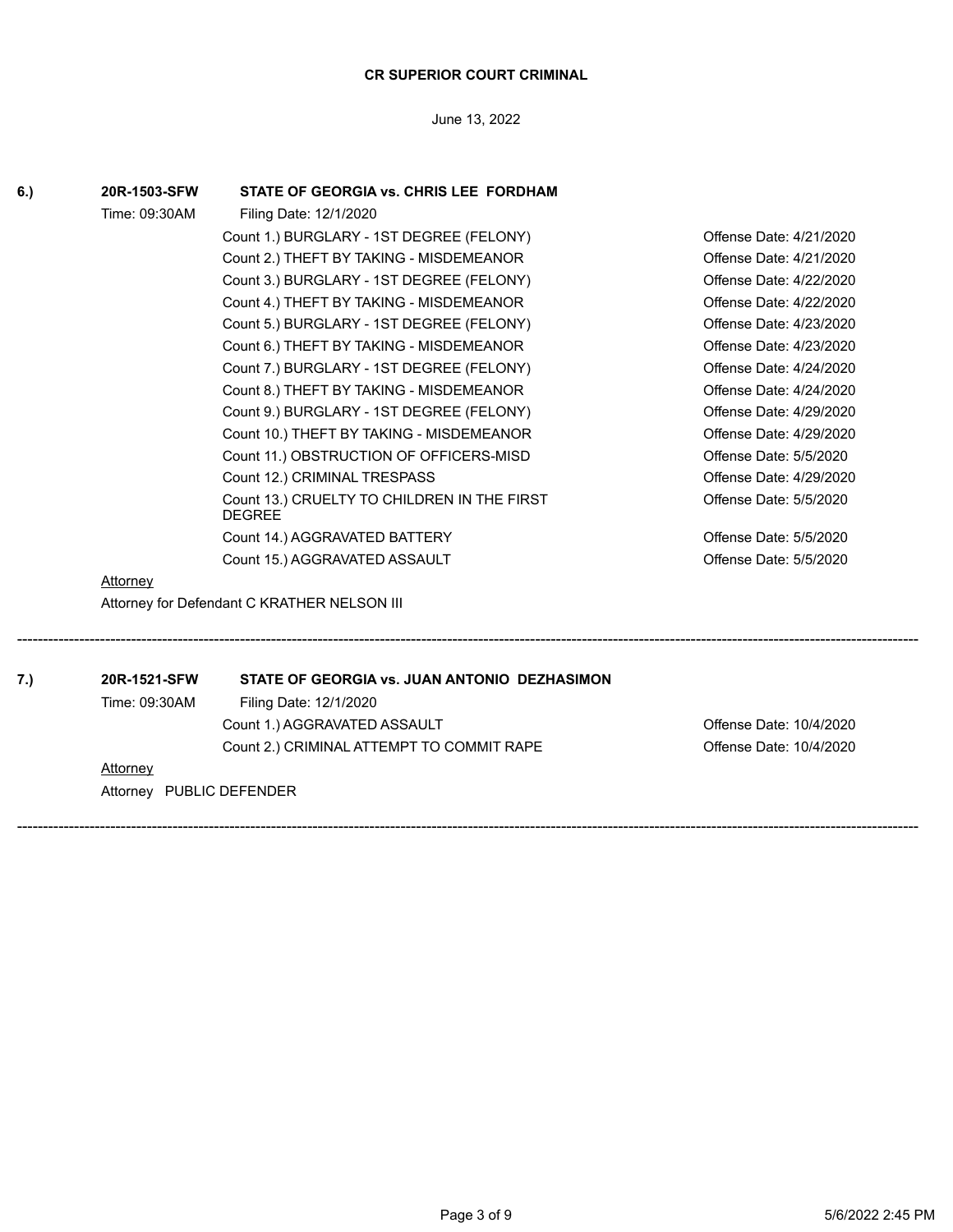June 13, 2022

| 8.) | 21R-1678-SFW          | STATE OF GEORGIA vs. RANDY FAYE FLOYD                                  |                          |
|-----|-----------------------|------------------------------------------------------------------------|--------------------------|
|     | Time: 09:30AM         | Filing Date: 4/5/2021                                                  |                          |
|     |                       | Count 1.) AGGRAVATED ASSAULT AGAINST LAW<br><b>ENFORCEMENT OFFICER</b> | Offense Date: 2/22/2021  |
|     |                       | Count 2.) AGGRAVATED ASSAULT AGAINST LAW<br><b>ENFORCEMENT OFFICER</b> | Offense Date: 2/22/2021  |
|     |                       | Count 3.) OBSTRUCTION OF OFFICERS-MISD                                 | Offense Date: 2/22/2021  |
|     |                       | Count 4.) OBSTRUCTION OF OFFICERS-MISD                                 | Offense Date: 2/22/2021  |
|     |                       | Count 5.) FLEEING/ATTEMPTING ELUDE AN OFFICER<br><b>FOR FELONY</b>     | Offense Date: 2/22/2021  |
|     |                       | Count 6.) DRIVING WHILE LICENSE SUSPENDED OR<br><b>REVOKED</b>         | Offense Date: 2/22/2021  |
|     |                       | Count 7.) OPERATING A VEHICLE WITHOUT<br><b>INSURANCE</b>              | Offense Date: 2/22/2021  |
|     |                       | Count 8.) OPERATING VEHICLE WITHOUT VALID TAG                          | Offense Date: 2/22/2021  |
|     |                       | Count 9.) TURN SIGNAL VIOLATION                                        | Offense Date: 2/22/2021  |
| 9.) | 21R-1705-SFW          | STATE OF GEORGIA vs. JOE WAYNE YEARTY                                  |                          |
|     | Time: 09:30AM         | Filing Date: 4/5/2021                                                  |                          |
|     |                       | Count 1.) AGGRAVATED ASSAULT                                           | Offense Date: 12/22/2020 |
|     |                       | Count 2.) CRUELTY TO CHILDREN IN THE 3RD<br>DEGREE 3RD OR SUBSE        | Offense Date: 12/22/2020 |
|     |                       | Count 3.) CRUELTY TO CHILDREN IN THE 3RD<br>DEGREE 3RD OR SUBSE        | Offense Date: 12/22/2020 |
|     | <b>Attorney</b>       |                                                                        |                          |
|     | Attorney SARAH RIEDEL |                                                                        |                          |
|     |                       |                                                                        |                          |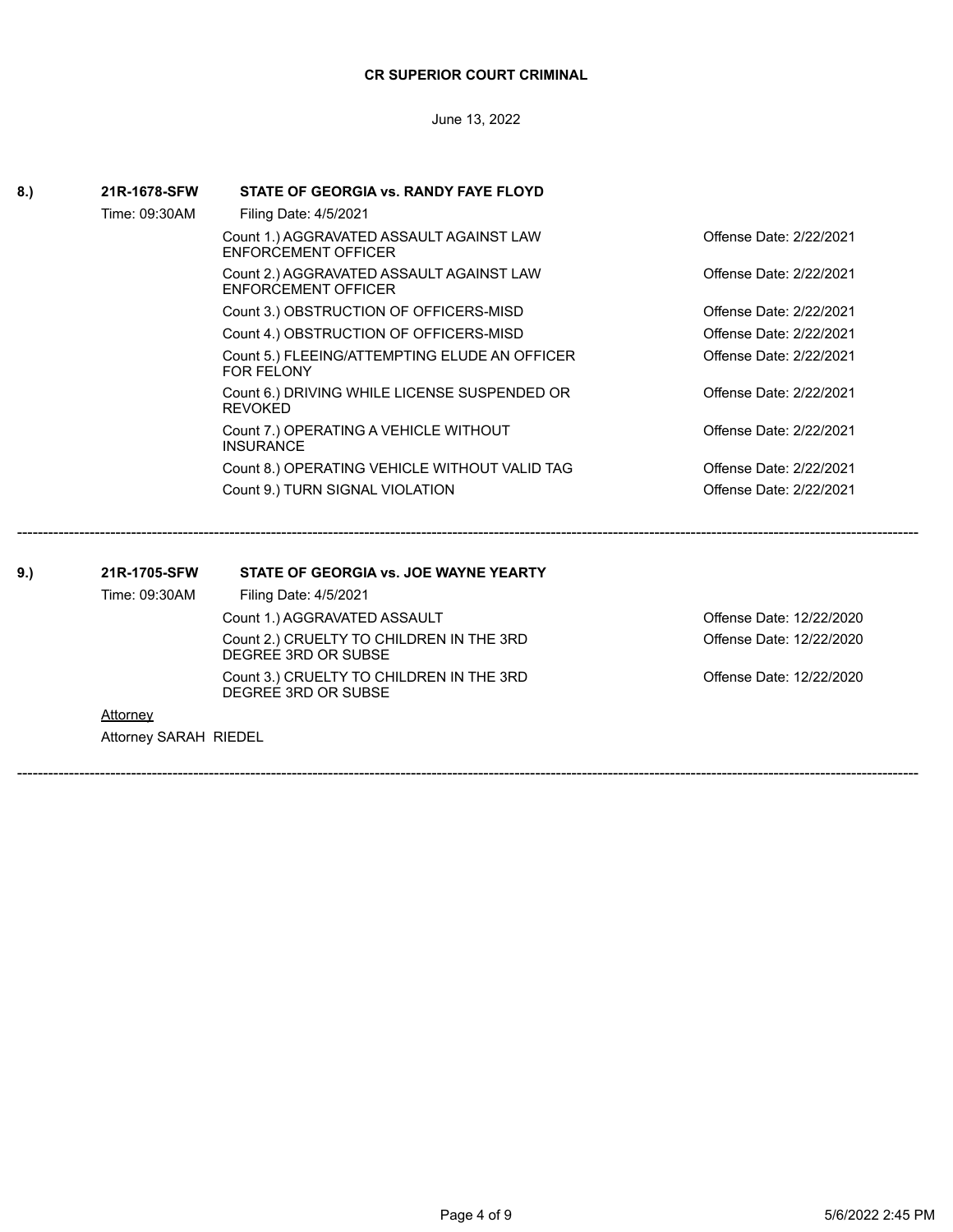June 13, 2022

| 10.) | 21R-1725-SFW              | STATE OF GEORGIA vs. CORNEILOUS TEHY SMITH                             |                 | Bench Warrant:<br>7/6/2021 |
|------|---------------------------|------------------------------------------------------------------------|-----------------|----------------------------|
|      | Time: 09:30AM             | Filing Date: 4/5/2021                                                  |                 |                            |
|      |                           | Count 1.) MALICE MURDER                                                |                 | Offense Date: 12/30/2020   |
|      |                           | Count 2.) FELONY MURDER                                                |                 | Offense Date: 12/30/2020   |
|      |                           | Count 3.) AGGRAVATED ASSAULT                                           |                 | Offense Date: 12/30/2020   |
|      |                           | Count 4.) AGGRAVATED ASSAULT                                           |                 | Offense Date: 12/30/2020   |
|      |                           | Count 5.) AGGRAVATED BATTERY                                           |                 | Offense Date: 12/30/2020   |
|      |                           | Count 6.) VIOLATION OF GA STREET GANG<br><b>TERRORISM PREVENT ACT</b>  |                 | Offense Date: 12/30/2020   |
|      |                           | Count 7.) VIOLATION OF GA STREET GANG<br><b>TERRORISM PREVENT ACT</b>  |                 | Offense Date: 12/30/2020   |
|      |                           | Count 8.) VIOLATION OF GA STREET GANG<br>TERRORISM PREVENT ACT         |                 | Offense Date: 12/30/2020   |
|      |                           | Count 9.) VIOLATION OF GA STREET GANG<br>TERRORISM PREVENT ACT         |                 | Offense Date: 12/30/2020   |
|      |                           | Count 10.) VIOLATION OF GA STREET GANG<br><b>TERRORISM PREVENT ACT</b> |                 | Offense Date: 12/30/2020   |
|      | Attorney                  |                                                                        |                 |                            |
|      | Attorney PUBLIC DEFENDER  |                                                                        |                 |                            |
|      | CoDefendant: CARL IVEY JR |                                                                        |                 |                            |
| 11.) | 21R-1859-SFW              | STATE OF GEORGIA vs. MARQUISE DARNELL JOHNSON                          |                 |                            |
|      | Time: 09:30AM             | Filing Date: 6/7/2021                                                  |                 |                            |
|      |                           | Count 1.) RAPE                                                         |                 | Offense Date: 5/13/2021    |
|      |                           | Count 2.) AGGRAVATED ASSAULT                                           |                 | Offense Date: 5/13/2021    |
|      |                           | Count 3.) CHILD MOLESTATION                                            |                 | Offense Date: 5/13/2021    |
|      |                           | Count 4.) CRIMINAL ATTEMPT TO COMMIT SODOMY                            |                 | Offense Date: 5/13/2021    |
|      |                           | Count 5.) TERRORISTIC THREATS AND ACTS                                 |                 | Offense Date: 5/13/2021    |
|      | <u>Attorney</u>           |                                                                        |                 |                            |
|      |                           | Attorney for Defendant PUBLIC DEFENDER                                 |                 |                            |
| 12.) | 21R-2029-SFW              | STATE OF GEORGIA vs. LEONARD LEE HODGE                                 |                 |                            |
|      | Time: 09:30AM             | Filing Date: 11/4/2021                                                 |                 |                            |
|      |                           | Count 1.) THEFT BY SHOPLIFTING - FELONY                                |                 | Offense Date: 8/3/2021     |
|      |                           | Count 2.) OBSTRUCTION OF OFFICERS-FELONY                               |                 | Offense Date: 8/3/2021     |
|      |                           | Count 3.) OBSTRUCTION OF OFFICERS-MISD                                 |                 | Offense Date: 8/3/2021     |
|      | <b>Attorney</b>           |                                                                        |                 |                            |
|      |                           | Attorney for Defendant PUBLIC DEFENDER                                 |                 |                            |
|      | <b>BONDSMAN</b>           |                                                                        | <b>BOND AMT</b> | <b>BOND DATE</b>           |
|      |                           |                                                                        | \$0.00          | 9/16/2021                  |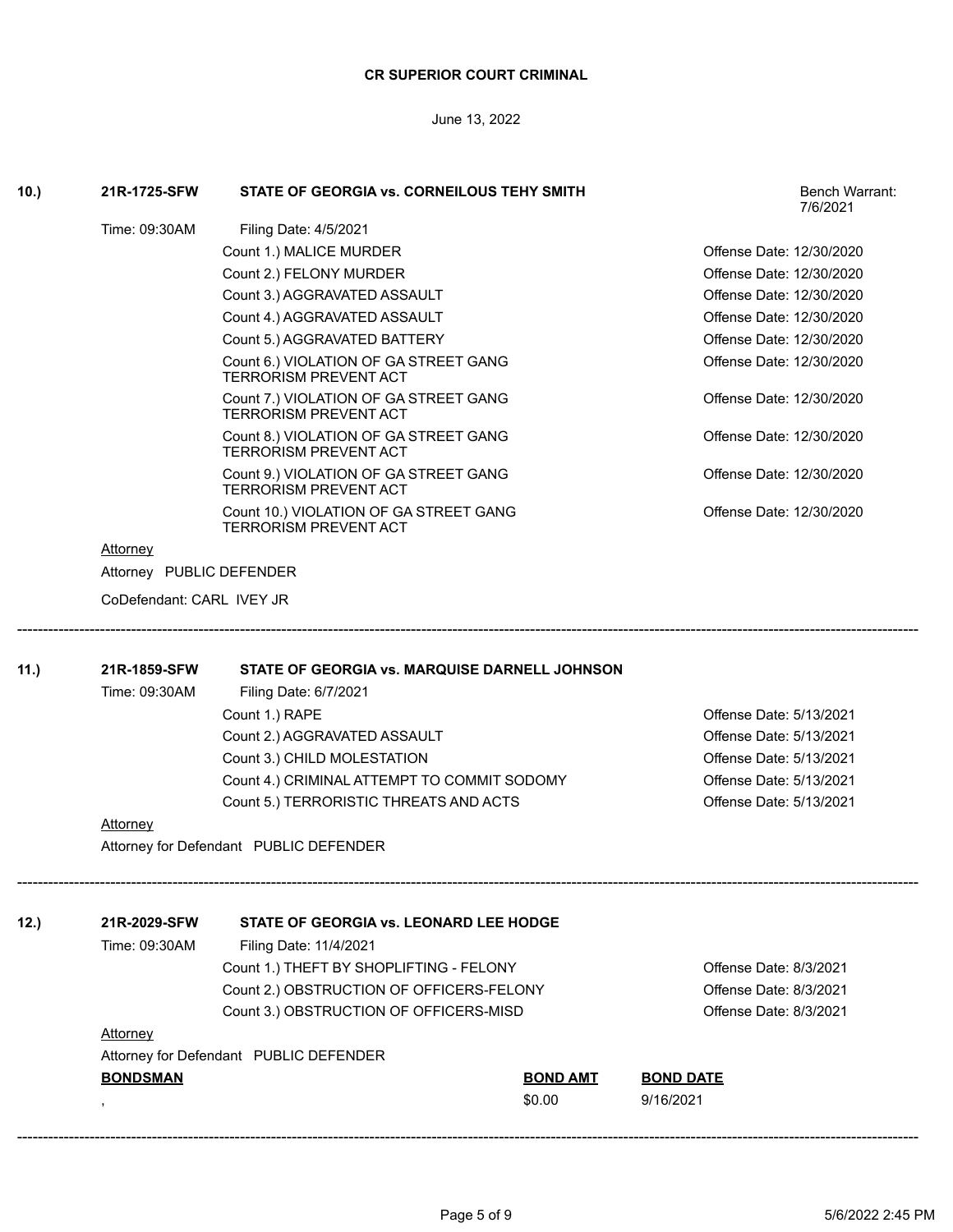June 13, 2022

| 13.) | 21R-2047-SFW                                                         | STATE OF GEORGIA vs. EARL WRIGHT           |                 |                         |  |
|------|----------------------------------------------------------------------|--------------------------------------------|-----------------|-------------------------|--|
|      | Time: 09:30AM                                                        | Filing Date: 11/4/2021                     |                 |                         |  |
|      |                                                                      | Count 1.) AGGRAVATED ASSAULT               |                 | Offense Date:           |  |
|      | Count 2.) CRIMINAL DAMAGE TO PROPERTY IN THE<br><b>SECOND DEGREE</b> |                                            |                 | Offense Date:           |  |
|      | <b>Attorney</b>                                                      |                                            |                 |                         |  |
|      |                                                                      | Attorney for Defendant JOHN P. HARRINGTON  |                 |                         |  |
|      | <b>BONDSMAN</b>                                                      |                                            | <b>BOND AMT</b> | <b>BOND DATE</b>        |  |
|      | HOLTON, WILLIE FRED                                                  |                                            | \$10,000.00     | 6/16/2021               |  |
| 14.) | 21R-2065-SFW                                                         | STATE OF GEORGIA vs. DEVON JAMES MACK      |                 |                         |  |
|      | Time: 09:30AM                                                        | Filing Date: 11/4/2021                     |                 |                         |  |
|      |                                                                      | Count 1.) TERRORISTIC THREATS AND ACTS     |                 | Offense Date: 7/26/2021 |  |
|      |                                                                      | Count 2.) AGGRAVATED ASSAULT               |                 | Offense Date: 7/26/2021 |  |
|      | <b>Attorney</b>                                                      |                                            |                 |                         |  |
|      | Attorney GEORGE MCRANIE                                              |                                            |                 |                         |  |
|      | <b>BONDSMAN</b>                                                      |                                            | <b>BOND AMT</b> | <b>BOND DATE</b>        |  |
|      | MACK, JENNIFER                                                       |                                            | \$24,500.00     |                         |  |
| 15.) | 21R-2068-SFW                                                         | STATE OF GEORGIA vs. NEDRA JANELLE DECKARD |                 |                         |  |
|      | Time: 09:30AM                                                        | Filing Date: 11/4/2021                     |                 |                         |  |
|      |                                                                      | Count 1.) ARSON FIRST DEGREE               |                 | Offense Date: 5/22/2021 |  |
|      | <b>Attorney</b>                                                      |                                            |                 |                         |  |
|      | Attorney for Defendant JOHN P. HARRINGTON                            |                                            |                 |                         |  |
|      | <b>BONDSMAN</b>                                                      |                                            | <b>BOND AMT</b> | <b>BOND DATE</b>        |  |
|      | WIGGINS BONDING,                                                     |                                            | \$5,000.00      |                         |  |
|      | CoDefendant: TRISTAN MACY MUNCY                                      |                                            |                 |                         |  |
|      | CoDefendant: KYMBERLY RESHAYE SWARS                                  |                                            |                 |                         |  |
|      |                                                                      | CoDefendant: CHRISTOPHER CLAY WRIGHT       |                 |                         |  |
|      |                                                                      |                                            |                 |                         |  |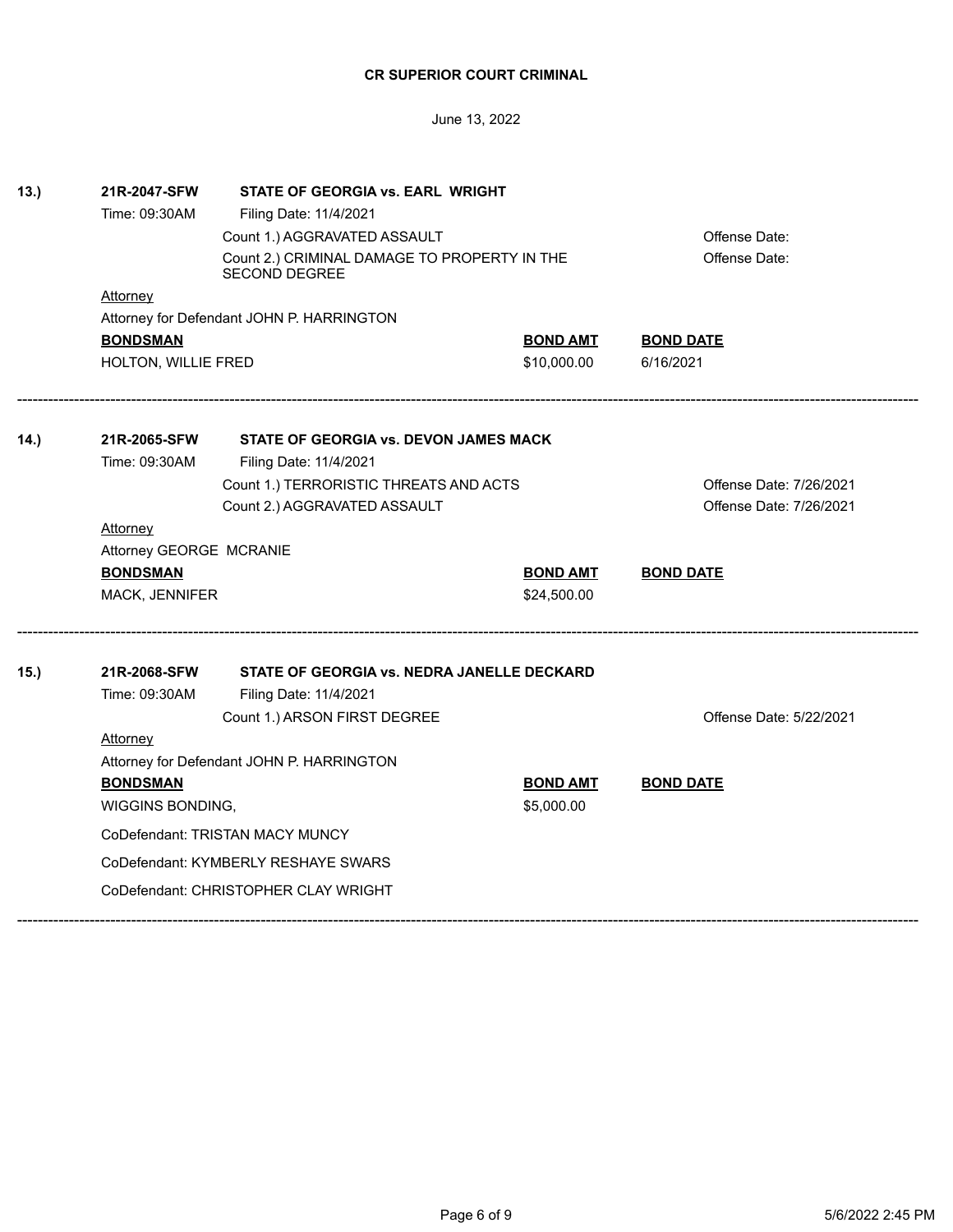| 18.) | 21R-2074-SFW  | STATE OF GEORGIA vs. JERRY LEE WHITE   |                         |
|------|---------------|----------------------------------------|-------------------------|
|      | Time: 09:30AM | Filing Date: 11/4/2021                 |                         |
|      |               | Count 1.) AGGRAVATED STALKING          | Offense Date: 7/26/2021 |
|      | Attorney      |                                        |                         |
|      |               | Attorney for Defendant PUBLIC DEFENDER |                         |
|      |               |                                        |                         |
|      |               |                                        |                         |
|      |               |                                        |                         |
|      |               |                                        |                         |
|      |               |                                        |                         |
|      |               |                                        |                         |
|      |               |                                        |                         |
|      |               |                                        |                         |
|      |               |                                        |                         |
|      |               |                                        |                         |
|      |               |                                        |                         |
|      |               |                                        |                         |
|      |               |                                        |                         |
|      |               |                                        |                         |
|      |               |                                        |                         |

| Attorney     |               |                                                                                                                                                                                                                                                                                                                                                       |                                                                                        |
|--------------|---------------|-------------------------------------------------------------------------------------------------------------------------------------------------------------------------------------------------------------------------------------------------------------------------------------------------------------------------------------------------------|----------------------------------------------------------------------------------------|
|              |               |                                                                                                                                                                                                                                                                                                                                                       | Offense Date: 6/17/2021                                                                |
|              |               |                                                                                                                                                                                                                                                                                                                                                       | Offense Date: 5/22/2021                                                                |
|              |               |                                                                                                                                                                                                                                                                                                                                                       |                                                                                        |
| 21R-2068-SFW |               |                                                                                                                                                                                                                                                                                                                                                       |                                                                                        |
|              |               |                                                                                                                                                                                                                                                                                                                                                       |                                                                                        |
|              |               |                                                                                                                                                                                                                                                                                                                                                       |                                                                                        |
|              |               |                                                                                                                                                                                                                                                                                                                                                       |                                                                                        |
|              |               | \$5,000.00                                                                                                                                                                                                                                                                                                                                            |                                                                                        |
|              | Time: 09:30AM | WIGGINS BONDING,<br>CoDefendant: NEDRA JANELLE DECKARD<br>CoDefendant: TRISTAN MACY MUNCY<br>CoDefendant: CHRISTOPHER CLAY WRIGHT<br>Filing Date: 11/4/2021<br>Count 1.) ARSON FIRST DEGREE<br>Attorney for Defendant PUBLIC DEFENDER<br>CoDefendant: NEDRA JANELLE DECKARD<br>CoDefendant: TRISTAN MACY MUNCY<br>CoDefendant: KYMBERLY RESHAYE SWARS | STATE OF GEORGIA vs. CHRISTOPHER CLAY WRIGHT<br>Count 4.) OBSTRUCTION OF OFFICERS-MISD |

June 13, 2022

**BONDSMAN BOND AMT BOND DATE**

Count 1.) ARSON FIRST DEGREE **COUNTY COUNTY AREA** Offense Date: 5/22/2021 Count 3.) OBSTRUCTION OF OFFICERS-MISD Count 3.) Offense Date: 6/17/2021

**16.) 21R-2068-SFW STATE OF GEORGIA vs. KYMBERLY RESHAYE SWARS**

Time: 09:30AM Filing Date: 11/4/2021

Attorney for Defendant PUBLIC DEFENDER

**Attorney**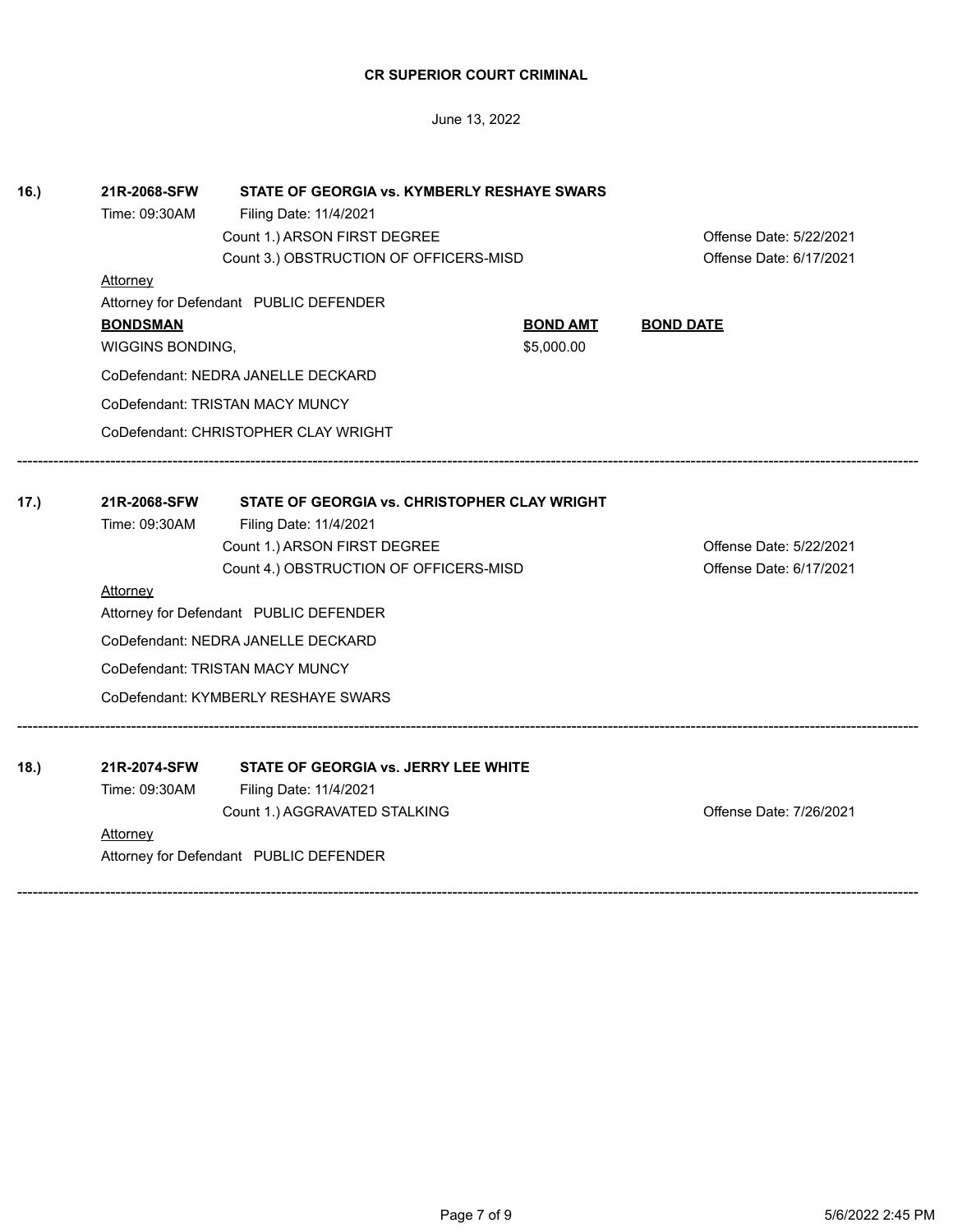June 13, 2022